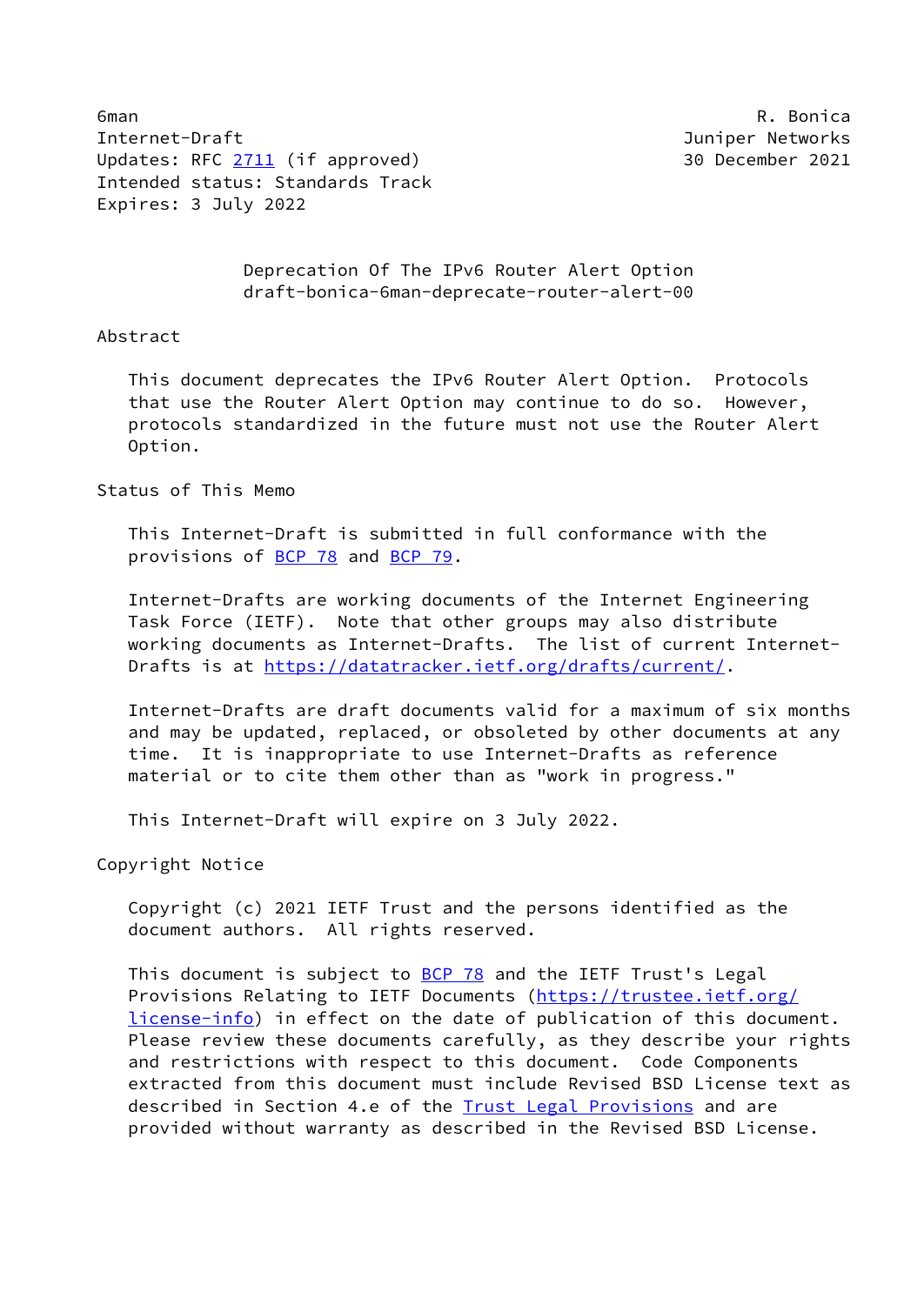<span id="page-1-1"></span>

| Internet-Draft                 | Deprecate IPv6 Router Alert |  |  |  |  |  |  |  |  | December 2021   |
|--------------------------------|-----------------------------|--|--|--|--|--|--|--|--|-----------------|
| Table of Contents              |                             |  |  |  |  |  |  |  |  |                 |
| ı.                             |                             |  |  |  |  |  |  |  |  | $\mathbf{Z}$    |
| $2$ .                          |                             |  |  |  |  |  |  |  |  | $\overline{4}$  |
| $\overline{3}$ .               |                             |  |  |  |  |  |  |  |  | $\overline{4}$  |
| 4.                             |                             |  |  |  |  |  |  |  |  | $\overline{5}$  |
| 5.                             |                             |  |  |  |  |  |  |  |  | $\overline{5}$  |
| 6.                             |                             |  |  |  |  |  |  |  |  | $\underline{6}$ |
| 7.                             |                             |  |  |  |  |  |  |  |  | 6               |
| Normative References<br>7.1.   |                             |  |  |  |  |  |  |  |  | 6               |
| Informative References<br>7.2. |                             |  |  |  |  |  |  |  |  | 6               |
| Author's Address               |                             |  |  |  |  |  |  |  |  |                 |

## <span id="page-1-0"></span>[1](#page-1-0). Introduction

Figure 1 models an Internet router. The router has a forwarding plane and a control plane.





IPv6 [\[RFC8200](https://datatracker.ietf.org/doc/pdf/rfc8200)] operates on the forwarding plane. It: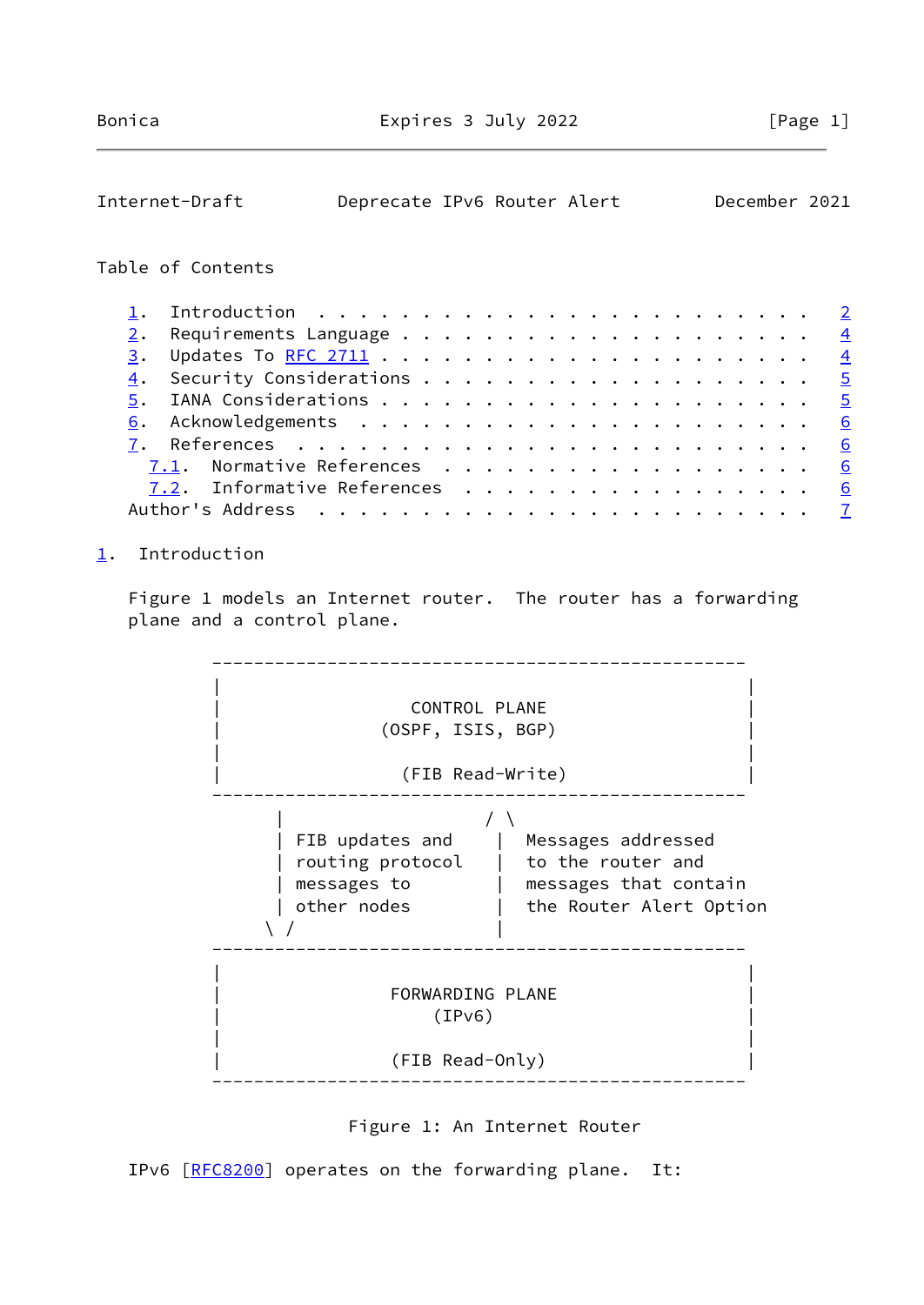- \* Accepts a packet.
- \* Determines the packet's next hop.
- \* Forwards the packet to its next hop.

Bonica **Expires 3 July 2022** [Page 2]

Internet-Draft Deprecate IPv6 Router Alert December 2021

 IPv6 determines a packet's next hop by searching the Forwarding Information Base (FIB) for an entry that best matches the packet's destination address. Therefore, IPv6 requires read-only access to the FIB.

 Routing protocols (e.g., OSPF, IS-IS, BGP) operate on a router's control plane. They create and maintain the FIB by exchanging routing protocol messages with other nodes. Therefore, the control plane requires read-write access to the FIB.

 The forwarding and control planes communicate with one another as follows:

- \* The control plane sends FIB updates to the forwarding plane so it can maintain a read-only FIB copy.
- \* The control plane sends routing protocol messages through the forwarding plane to other nodes.
- \* The forwarding plane sends routing protocol messages received from other nodes and addressed to the router to the control plane.
- $*$  The forwarding plane sends messages that are not addressed to the router but include the IPv6 Router Alert Option [[RFC2711\]](https://datatracker.ietf.org/doc/pdf/rfc2711) to the control plane. The control plane inspects these messages and returns them to the forwarding plane so that they can continue on to their ultimate destination.

 Many routers maintain separation between forwarding and control plane hardware. The forwarding plain is implemented on high-performance Application Specific Integrated Circuits (ASIC) and Network Processors (NP), while the control plane is implemented on general purpose processors. Therefore, the forwarding plane can process many more packets per second than the control plane. Given this difference in packet-handling capabilities, a router's control plane is more susceptible to a Denial-of-Service (DoS) attack than the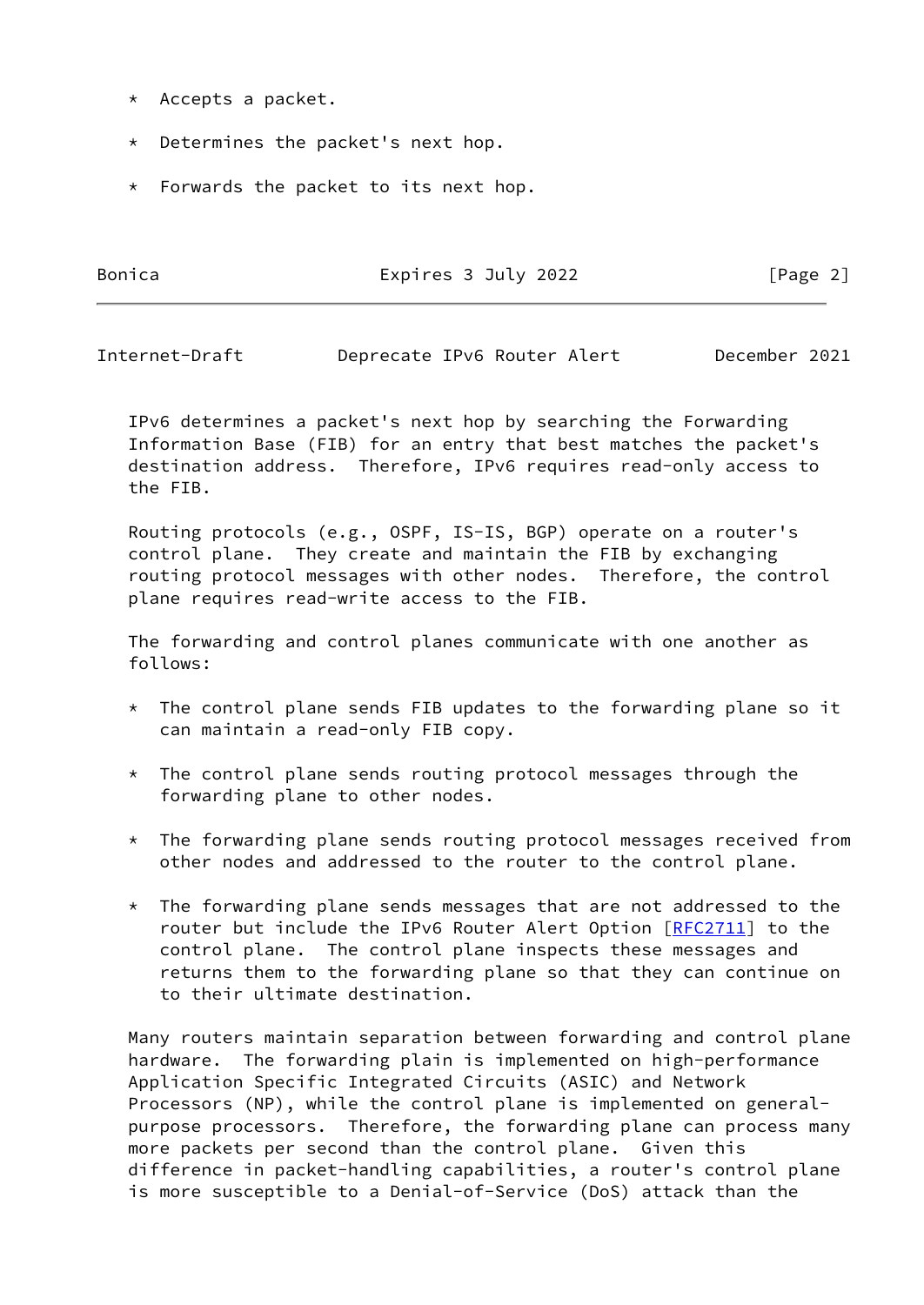router's forwarding plane.

 [RFC6192] demonstrates how a network operator can deploy Access Control Lists (ACL) that protect the control plane from DoS attack. These ACLs are effective and efficient when they select packets based upon information that can be found in a fixed position in the packet header. However, they become less effective and less efficient when they must parse an IPv6 Hop-by-hop Options extension header, searching for the Router Alert Option. Therefore, many network operators drop or severely rate limit packets that contain the IPv6 Hop-by-hop Options extension header.

Bonica **Expires 3 July 2022** [Page 3]

<span id="page-3-0"></span>Internet-Draft Deprecate IPv6 Router Alert December 2021

 [RFC6398] identifies security considerations associated with the Router Alert Option. It provides the following recommendations:

- \* "Network operators SHOULD actively protect themselves against externally generated IP Router Alert packets."
- \* "Applications and protocols SHOULD NOT be deployed with a dependency on processing of the Router Alert Option (as currently specified) across independent administrative domains in the Internet."
- \* "Router implementations of the IP Router Alert Option SHOULD offer the configuration option to simply ignore the presence of "IP Router Alert" in IPv4 and IPv6 packets."
- \* "A router implementation SHOULD forward within the "fast path" (subject to all normal policies and forwarding rules) a packet carrying the IP Router Alert Option containing a next level protocol that is not a protocol of interest to that router."

NOTE: In [RFC 6398](https://datatracker.ietf.org/doc/pdf/rfc6398), the terms "fast path" and "control plane components" are used synonymously.

 Network operators can address all of the security considerations raised in [RFC 6398](https://datatracker.ietf.org/doc/pdf/rfc6398) by configuring their routers to ignore the Router Alert Option. However, such configuration may not be possible if protocol designers continue to design protocols that use the Router Alert Option. Alternatively, network operators will be required to deploy the operationally complex and computationally expensive ACLs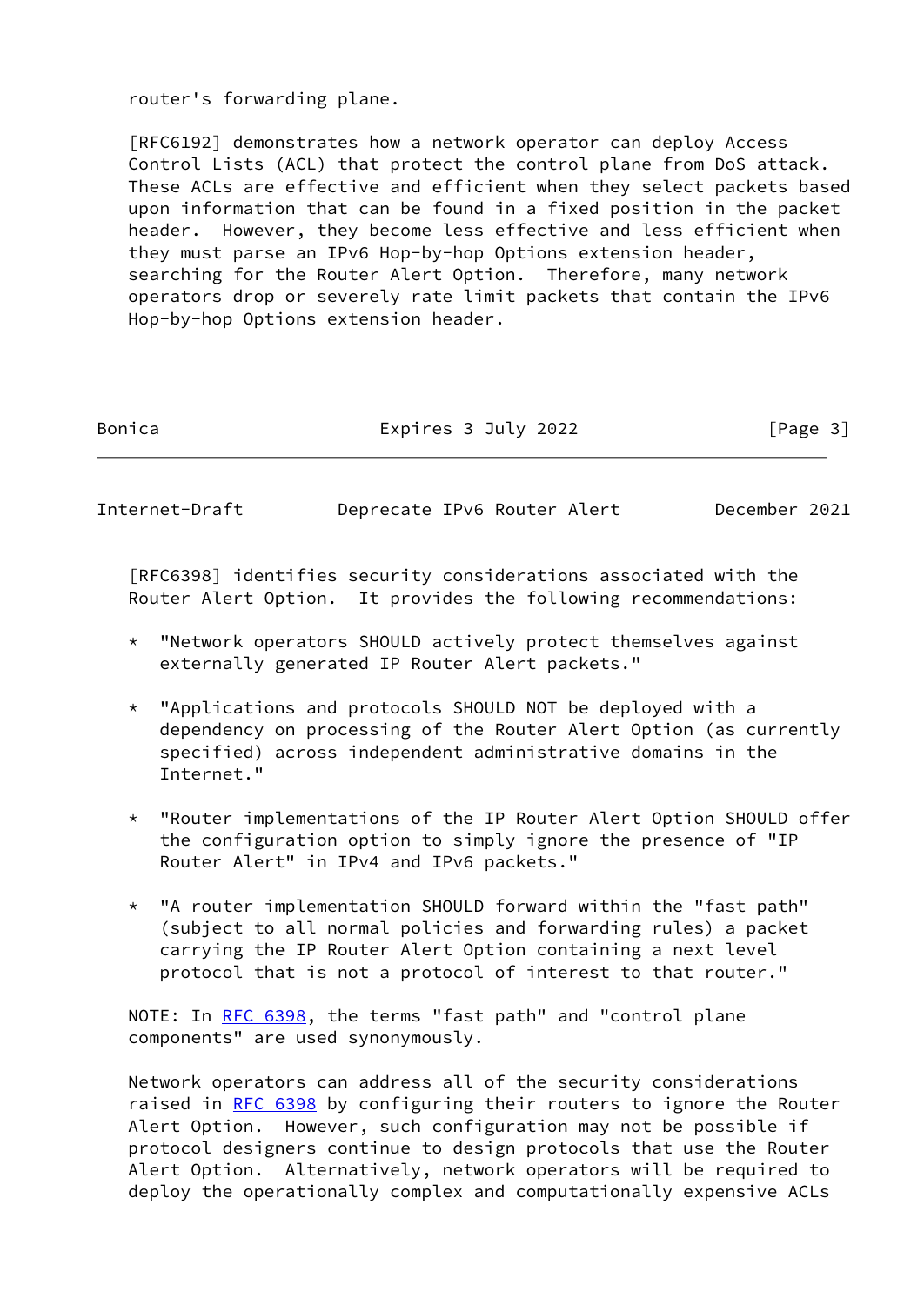described in [RFC 6192](https://datatracker.ietf.org/doc/pdf/rfc6192). Therefore, this document deprecates the IPv6 Router Alert Option.

<span id="page-4-0"></span>[2](#page-4-0). Requirements Language

 The key words "MUST", "MUST NOT", "REQUIRED", "SHALL", "SHALL NOT", "SHOULD", "SHOULD NOT", "RECOMMENDED", "NOT RECOMMENDED", "MAY", and "OPTIONAL" in this document are to be interpreted as described in [BCP](https://datatracker.ietf.org/doc/pdf/bcp14) [14](https://datatracker.ietf.org/doc/pdf/bcp14) [[RFC2119\]](https://datatracker.ietf.org/doc/pdf/rfc2119) [\[RFC8174](https://datatracker.ietf.org/doc/pdf/rfc8174)] when, and only when, they appear in all capitals, as shown here.

<span id="page-4-1"></span>[3](#page-4-1). Updates To [RFC 2711](https://datatracker.ietf.org/doc/pdf/rfc2711)

 This document deprecates the IPv6 Router Alert Option. Protocols that use the Router Alert Option MAY continue to do so. However, protocols standardized in the future MUST NOT use the Router Alert Option.

Bonica **Expires 3 July 2022** [Page 4]

<span id="page-4-2"></span>Internet-Draft Deprecate IPv6 Router Alert December 2021

 Table 1 contains a list of protocols that use the IPv6 Router Alert Option. There are no known IPv6 implementations of MPLS PING. Neither INTSERV nor NSIS are widely deployed. All NSIS protocols are EXPERIMENTAL.

| Protocol                                               |                             | References   Application                        |
|--------------------------------------------------------|-----------------------------|-------------------------------------------------|
| Multicast Listener<br>Discovery Version<br>$2$ (MLDv2) | [REC3810]                   | IPv6 Multicast                                  |
| Multicast Router<br>Discovery (MRD)                    | $\lceil$ RFC4286 $\rceil$   | IPv6 Multicast                                  |
| MPLS PING                                              | [REC8029]                   | MPLS OAM                                        |
| Resource<br>Reservation                                | [REC3175]<br><b>RFC5946</b> | Integrated Services<br>(INTSERV) [RFC1633] (Not |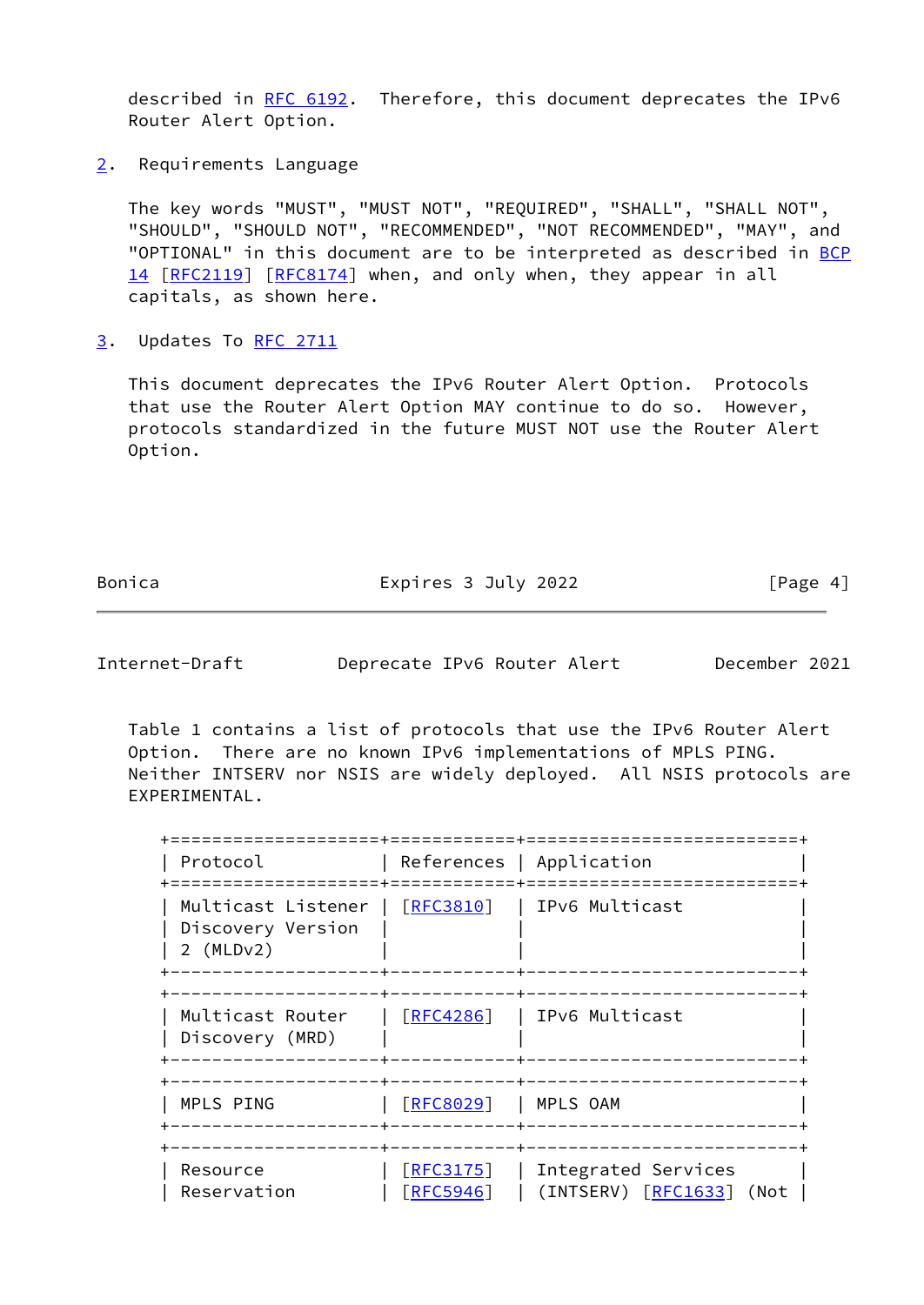| Protocol (RSVP)                   | [REG016]<br><b>FRFC6401]</b>   | Traffic engineering or<br>MPLS signaling) |
|-----------------------------------|--------------------------------|-------------------------------------------|
| Next Steps In<br>Signaling (NSIS) | $\lceil$ RFC5979]<br>[REC5971] | NSIS [RFC4080]                            |

Table 1: Protocols That Use The IPv6 Router Alert Option

<span id="page-5-0"></span>[4](#page-5-0). Security Considerations

This document extends the security considerations provided in [RFC](https://datatracker.ietf.org/doc/pdf/rfc2711) [2711](https://datatracker.ietf.org/doc/pdf/rfc2711), [RFC 6192](https://datatracker.ietf.org/doc/pdf/rfc6192) and [RFC 6398.](https://datatracker.ietf.org/doc/pdf/rfc6398)

<span id="page-5-1"></span>[5](#page-5-1). IANA Considerations

 IANA is requested to mark the Router Alert Option as Deprecated in the Destination Options and Hop-by-hop Options Registry ( [https://www.iana.org/assignments/ipv6-parameters/](https://www.iana.org/assignments/ipv6-parameters/ipv6-parameters.xhtml#ipv6-parameters-2) [ipv6-parameters.xhtml#ipv6-parameters-2](https://www.iana.org/assignments/ipv6-parameters/ipv6-parameters.xhtml#ipv6-parameters-2)) and add a pointer to this document.

| Bonica | Expires 3 July 2022 | [Page 5] |  |
|--------|---------------------|----------|--|
|        |                     |          |  |

<span id="page-5-3"></span>Internet-Draft Deprecate IPv6 Router Alert December 2021

<span id="page-5-2"></span>[6](#page-5-2). Acknowledgements

Thanks to Bob Hinden for his review of this document.

## <span id="page-5-4"></span>[7](#page-5-4). References

- <span id="page-5-5"></span>[7.1](#page-5-5). Normative References
	- [RFC2119] Bradner, S., "Key words for use in RFCs to Indicate Requirement Levels", [BCP 14](https://datatracker.ietf.org/doc/pdf/bcp14), [RFC 2119](https://datatracker.ietf.org/doc/pdf/rfc2119), DOI 10.17487/RFC2119, March 1997, <[https://www.rfc-editor.org/info/rfc2119>](https://www.rfc-editor.org/info/rfc2119).
	- [RFC2711] Partridge, C. and A. Jackson, "IPv6 Router Alert Option", [RFC 2711,](https://datatracker.ietf.org/doc/pdf/rfc2711) DOI 10.17487/RFC2711, October 1999,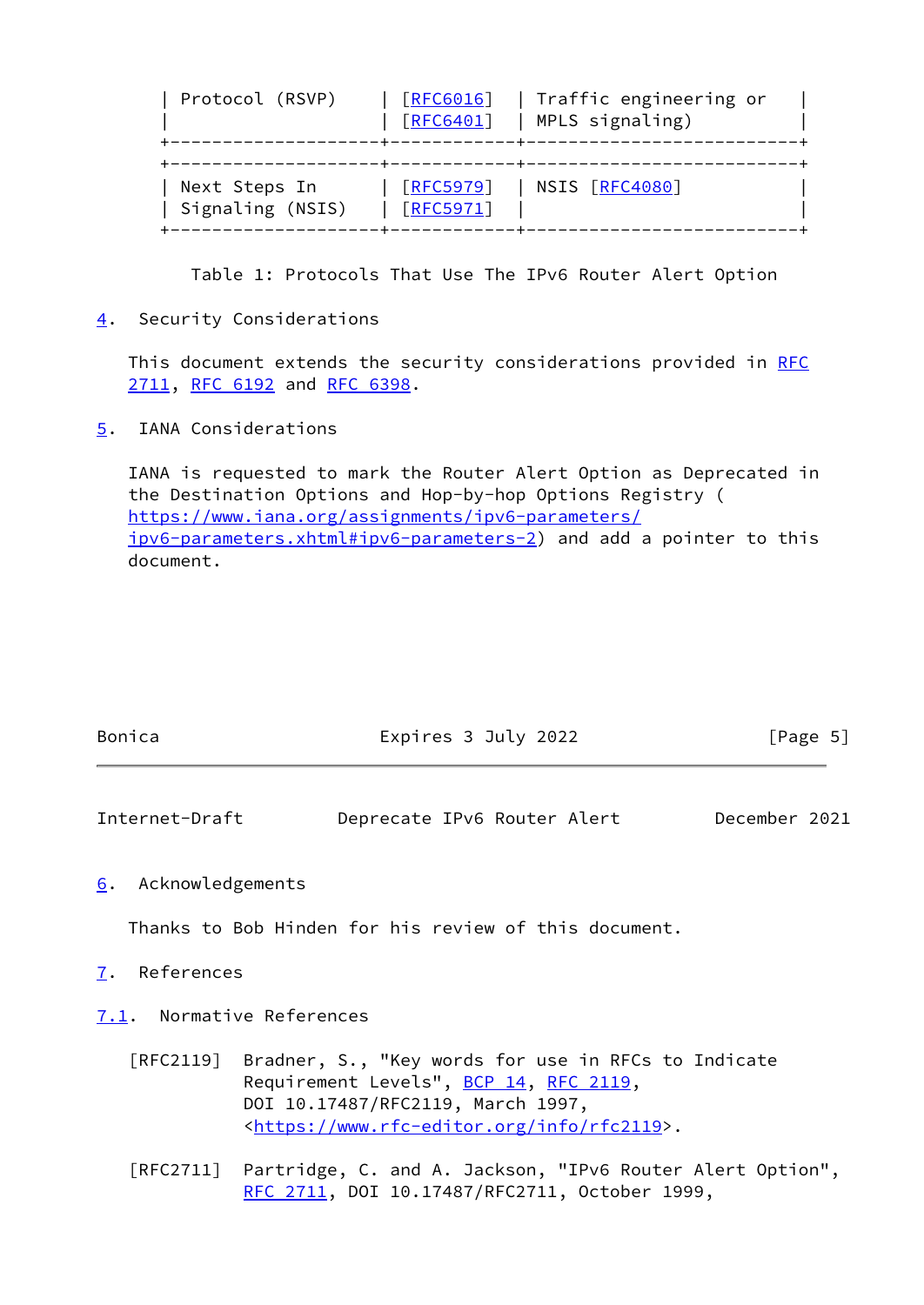<[https://www.rfc-editor.org/info/rfc2711>](https://www.rfc-editor.org/info/rfc2711).

- [RFC6398] Le Faucheur, F., Ed., "IP Router Alert Considerations and Usage", [BCP 168](https://datatracker.ietf.org/doc/pdf/bcp168), [RFC 6398,](https://datatracker.ietf.org/doc/pdf/rfc6398) DOI 10.17487/RFC6398, October 2011, [<https://www.rfc-editor.org/info/rfc6398](https://www.rfc-editor.org/info/rfc6398)>.
- [RFC8174] Leiba, B., "Ambiguity of Uppercase vs Lowercase in [RFC](https://datatracker.ietf.org/doc/pdf/rfc2119) [2119](https://datatracker.ietf.org/doc/pdf/rfc2119) Key Words", [BCP 14](https://datatracker.ietf.org/doc/pdf/bcp14), [RFC 8174,](https://datatracker.ietf.org/doc/pdf/rfc8174) DOI 10.17487/RFC8174, May 2017, [<https://www.rfc-editor.org/info/rfc8174](https://www.rfc-editor.org/info/rfc8174)>.
- [RFC8200] Deering, S. and R. Hinden, "Internet Protocol, Version 6 (IPv6) Specification", STD 86, [RFC 8200](https://datatracker.ietf.org/doc/pdf/rfc8200), DOI 10.17487/RFC8200, July 2017, <[https://www.rfc-editor.org/info/rfc8200>](https://www.rfc-editor.org/info/rfc8200).

<span id="page-6-0"></span>[7.2](#page-6-0). Informative References

- [RFC1633] Braden, R., Clark, D., and S. Shenker, "Integrated Services in the Internet Architecture: an Overview", [RFC 1633,](https://datatracker.ietf.org/doc/pdf/rfc1633) DOI 10.17487/RFC1633, June 1994, <[https://www.rfc-editor.org/info/rfc1633>](https://www.rfc-editor.org/info/rfc1633).
- [RFC3175] Baker, F., Iturralde, C., Le Faucheur, F., and B. Davie, "Aggregation of RSVP for IPv4 and IPv6 Reservations", [RFC 3175,](https://datatracker.ietf.org/doc/pdf/rfc3175) DOI 10.17487/RFC3175, September 2001, <[https://www.rfc-editor.org/info/rfc3175>](https://www.rfc-editor.org/info/rfc3175).
- [RFC3810] Vida, R., Ed. and L. Costa, Ed., "Multicast Listener Discovery Version 2 (MLDv2) for IPv6", [RFC 3810](https://datatracker.ietf.org/doc/pdf/rfc3810), DOI 10.17487/RFC3810, June 2004, <[https://www.rfc-editor.org/info/rfc3810>](https://www.rfc-editor.org/info/rfc3810).

| Bonica | Expires 3 July 2022 | [Page 6] |
|--------|---------------------|----------|
|        |                     |          |

<span id="page-6-1"></span>

| Internet-Draft | Deprecate IPv6 Router Alert |  |  |  | December 2021 |  |
|----------------|-----------------------------|--|--|--|---------------|--|
|----------------|-----------------------------|--|--|--|---------------|--|

- [RFC4080] Hancock, R., Karagiannis, G., Loughney, J., and S. Van den Bosch, "Next Steps in Signaling (NSIS): Framework", [RFC 4080,](https://datatracker.ietf.org/doc/pdf/rfc4080) DOI 10.17487/RFC4080, June 2005, <[https://www.rfc-editor.org/info/rfc4080>](https://www.rfc-editor.org/info/rfc4080).
- [RFC4286] Haberman, B. and J. Martin, "Multicast Router Discovery", [RFC 4286,](https://datatracker.ietf.org/doc/pdf/rfc4286) DOI 10.17487/RFC4286, December 2005, <[https://www.rfc-editor.org/info/rfc4286>](https://www.rfc-editor.org/info/rfc4286).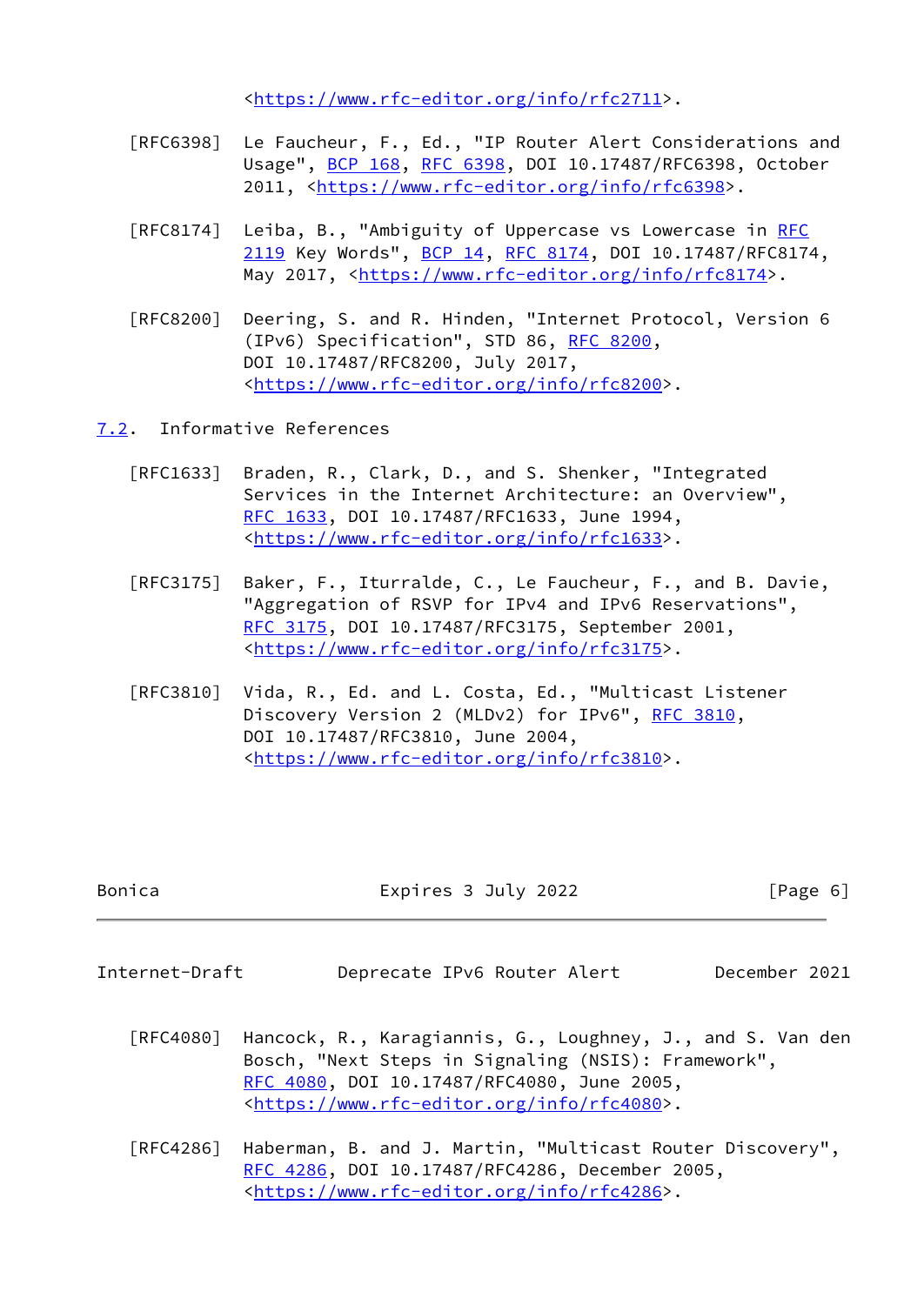- [RFC5946] Le Faucheur, F., Manner, J., Narayanan, A., Guillou, A., and H. Malik, "Resource Reservation Protocol (RSVP) Extensions for Path-Triggered RSVP Receiver Proxy", [RFC 5946,](https://datatracker.ietf.org/doc/pdf/rfc5946) DOI 10.17487/RFC5946, October 2010, <[https://www.rfc-editor.org/info/rfc5946>](https://www.rfc-editor.org/info/rfc5946).
- [RFC5971] Schulzrinne, H. and R. Hancock, "GIST: General Internet Signalling Transport", [RFC 5971](https://datatracker.ietf.org/doc/pdf/rfc5971), DOI 10.17487/RFC5971, October 2010, [<https://www.rfc-editor.org/info/rfc5971](https://www.rfc-editor.org/info/rfc5971)>.
- [RFC5979] Shen, C., Schulzrinne, H., Lee, S., and J. Bang, "NSIS Operation over IP Tunnels", [RFC 5979,](https://datatracker.ietf.org/doc/pdf/rfc5979) DOI 10.17487/RFC5979, March 2011, <[https://www.rfc-editor.org/info/rfc5979>](https://www.rfc-editor.org/info/rfc5979).
- [RFC6016] Davie, B., Le Faucheur, F., and A. Narayanan, "Support for the Resource Reservation Protocol (RSVP) in Layer 3 VPNs", [RFC 6016,](https://datatracker.ietf.org/doc/pdf/rfc6016) DOI 10.17487/RFC6016, October 2010, <[https://www.rfc-editor.org/info/rfc6016>](https://www.rfc-editor.org/info/rfc6016).
- [RFC6192] Dugal, D., Pignataro, C., and R. Dunn, "Protecting the Router Control Plane", [RFC 6192](https://datatracker.ietf.org/doc/pdf/rfc6192), DOI 10.17487/RFC6192, March 2011, [<https://www.rfc-editor.org/info/rfc6192](https://www.rfc-editor.org/info/rfc6192)>.
- [RFC6401] Le Faucheur, F., Polk, J., and K. Carlberg, "RSVP Extensions for Admission Priority", [RFC 6401,](https://datatracker.ietf.org/doc/pdf/rfc6401) DOI 10.17487/RFC6401, October 2011, <[https://www.rfc-editor.org/info/rfc6401>](https://www.rfc-editor.org/info/rfc6401).
- [RFC8029] Kompella, K., Swallow, G., Pignataro, C., Ed., Kumar, N., Aldrin, S., and M. Chen, "Detecting Multiprotocol Label Switched (MPLS) Data-Plane Failures", [RFC 8029](https://datatracker.ietf.org/doc/pdf/rfc8029), DOI 10.17487/RFC8029, March 2017, <[https://www.rfc-editor.org/info/rfc8029>](https://www.rfc-editor.org/info/rfc8029).

Author's Address

| Bonica         | Expires 3 July 2022         | $\lceil \text{Page } 7 \rceil$ |  |  |
|----------------|-----------------------------|--------------------------------|--|--|
|                |                             |                                |  |  |
| Internet-Draft | Deprecate IPv6 Router Alert | December 2021                  |  |  |